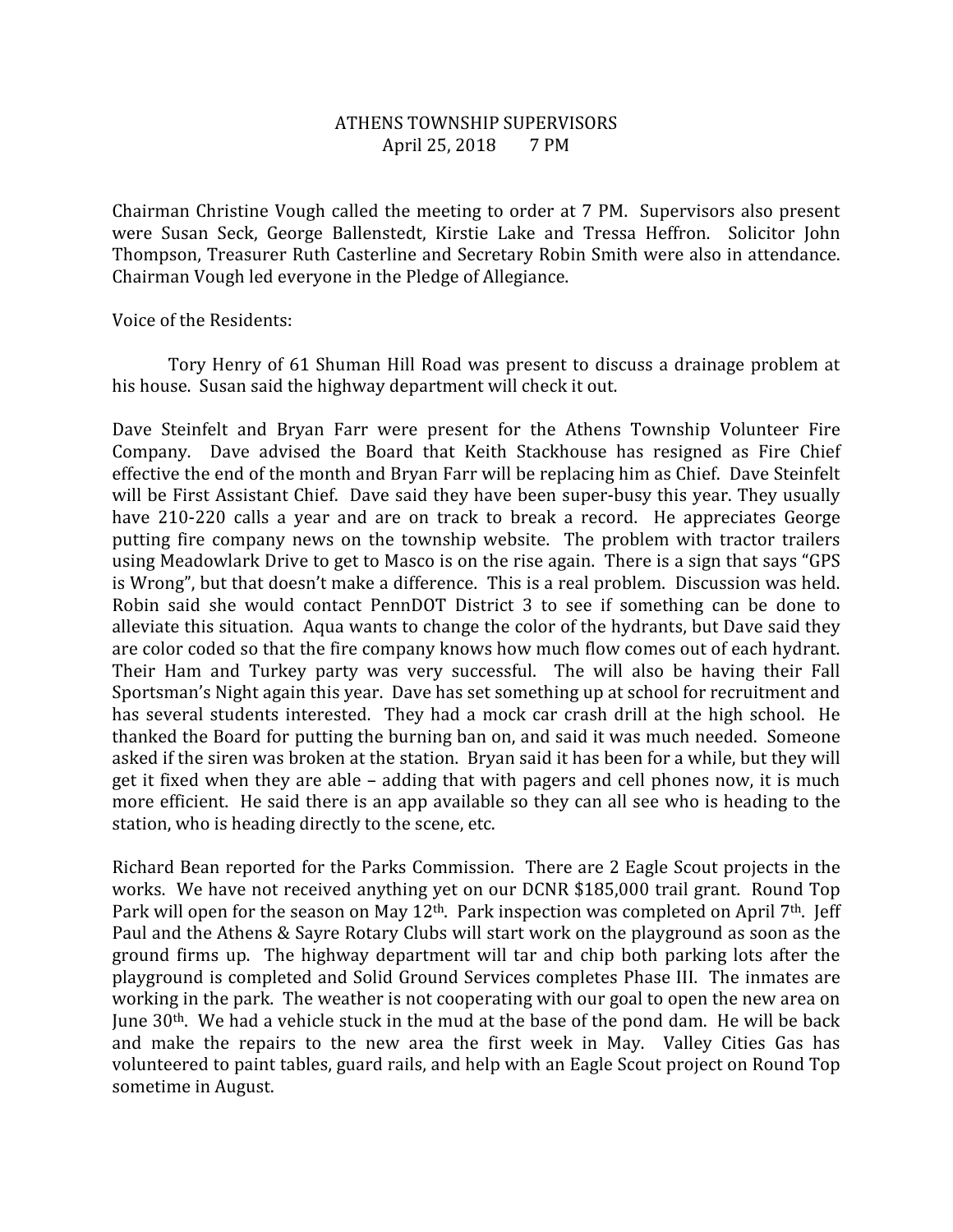Page Two Athens Township Supervisors April 25, 2018

Marion Carling presented the Sayre Assisted Living Facility 3-lot subdivision located at 47, 151 and 201 Keefer Lane. All deficiencies have been met. Planning Commission recommends preliminary and final approval. On motion of George, second by Tressa, it was unanimous to grant preliminary and final plan approval to this subdivision.

Next was the Sayre Used Auto Sales land development located at 2477 Elmira Street for preliminary approval ONLY, contingent on resolutions of deficiencies. This will be a change of land use from a tobacco shop to a used car lot. Discussion was held. On motion of Christine, second by George, it was unanimous to grant preliminary plan approval ONLY to this land development.

John Thompson will get with Eddie concerning the Dollar General land development improvement/maintenance agreement and the bond.

On motion of Tressa, second by Susan, it was unanimous to pay the monthly bills as presented. A complete list of revenues and expenditures is on file in the office of the Treasurer.

Kirstie said that we are leasing 72 hydrants from Aqua PA, and we should be paying for 103. Robin said that some of the hydrants are private hydrants. Susan worked with Randy Simmons from Aqua last year to take care of this issue. Susan will get with Kirstie to look over the paperwork from last year.

On motion of George, second by Kirstie, it was unanimous to allow anyone that wants to attend the NTRPDC Annual Meeting in Wysox on May 11<sup>th</sup> to go.

Ruth had requested to go to the "Developing and Managing Your Municipal Budget" class in Towanda on June 14, 2018. Robin had emailed the brochure to the Board to see if any of them would like to go. On motion of Tressa, second by Kirstie, it was unanimous to allow Ruth to go, and anyone else that would like to attend.

Robin presented additional information on having a Spring Cleanup here at the township building for Athens Township residents. Discussion was held. On motion of Tressa, second by Christine, it was unanimous to table this until our May meeting.

George said Saturday was designated as Take Back Drugs Day from 10 AM to 2 PM. He thought since we accept them here at our building, we should participate. He added that he would not be able to be there Saturday, but was hoping someone from the Board would consider doing it. Kirstie said she will do 10 AM to noon, and Tressa said she would do noon to 2 PM. Robin will get it on the radio.